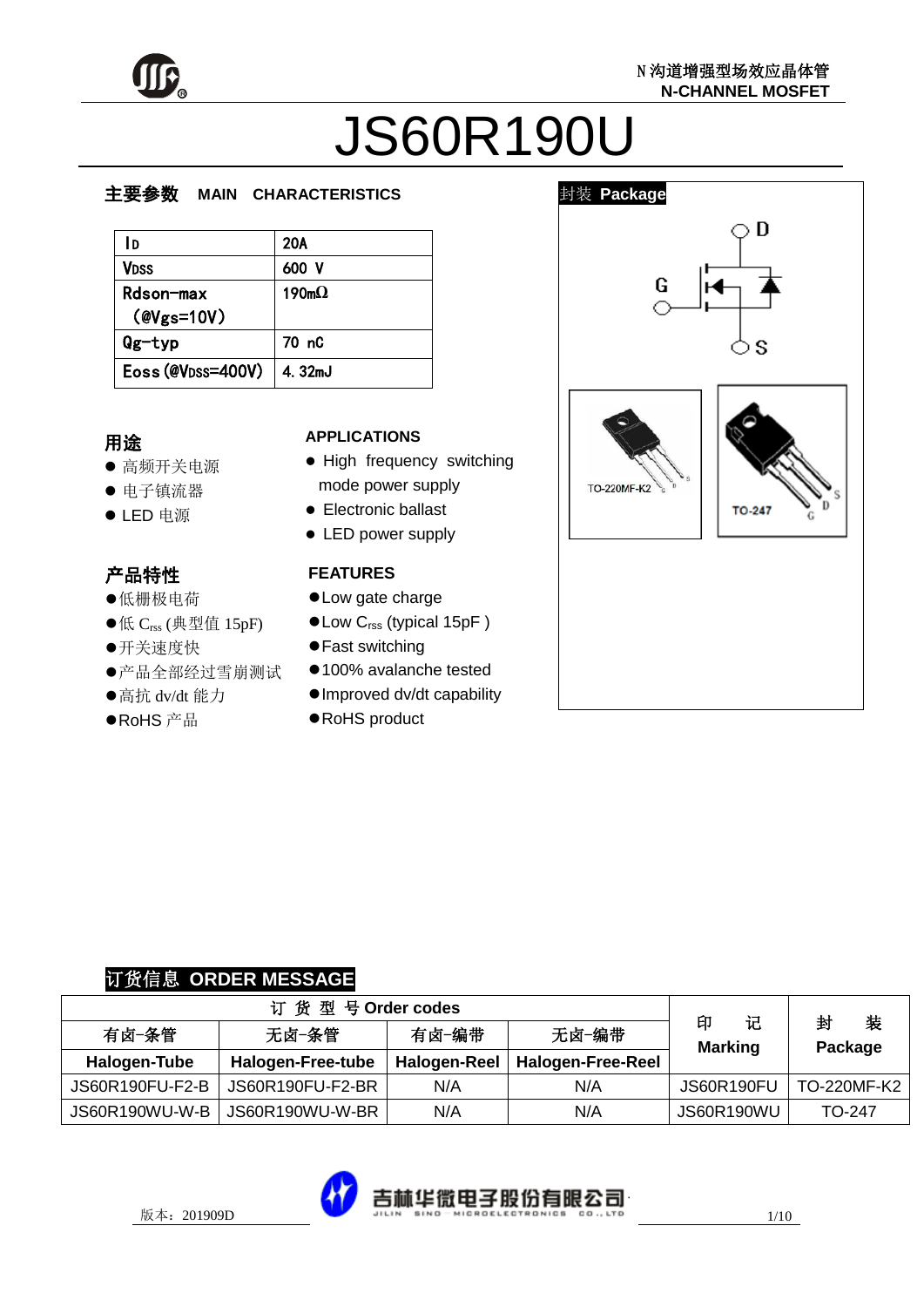

# 绝对最大额定值 **ABSOLUTE RATINGS** (Tc=25℃)

| 项<br>目                                                           | 数<br>值<br>号<br>符<br>Value          |                   |                   | 单<br>位       |
|------------------------------------------------------------------|------------------------------------|-------------------|-------------------|--------------|
| <b>Parameter</b>                                                 | <b>Symbol</b>                      | <b>JS60R190FU</b> | <b>JS60R190WU</b> | <b>Unit</b>  |
| 最高漏极一源极直流电压<br>Drain-Source Voltage                              | V <sub>DSS</sub>                   |                   | 600               |              |
| 连续漏极电流                                                           | $T = 25^{\circ}$<br>$I_{\text{D}}$ | $20*$             |                   | A            |
| <b>Drain Current</b><br>-continuous                              | T=100℃                             | $12.6*$           |                   | A            |
| 最大脉冲漏极电流(注1)<br>Drain Current - pulse<br>(note 1)                | <b>I</b> <sub>DM</sub>             |                   | $62*$             |              |
| 最高栅源电压<br>Gate-Source Voltage                                    | V <sub>GSS</sub>                   | ±30               |                   | V            |
| 单脉冲雪崩能量(注2)<br>Single Pulsed Avalanche<br>Energy (note 2)        | $E_{\rm AS}$                       | 480               |                   | mJ           |
| 雪崩电流(注1)<br>Avalanche Current (note 1)                           | $I_{AR}$                           | 3.5               |                   | A            |
| 重复雪崩能量(注1)<br>Repetitive Avalanche<br>Energy (note 1)            | $E_{AR}$                           | 1                 |                   | mJ           |
| 二极管反向恢复最大电压变<br>化速率(注3)<br>Peak Diode Recovery dv/dt<br>(note 3) | dv/dt                              | 15                |                   | V/ns         |
| 耗散功率                                                             | $P_D$<br>$T_C = 25^{\circ}$        | 32                | 151               | W            |
| <b>Power Dissipation</b>                                         | -Derate<br>above 25°C              | 0.29              | 1.67              | W/°C         |
| 最高结温及存储温度<br>Operating and Storage<br><b>Temperature Range</b>   | $T_J$ , $T_{STG}$                  | $-55$ ~+150       |                   | $^{\circ}$ C |
| 引线最高焊接温度<br>Maximum Lead Temperature<br>for Soldering Purposes   | $T_L$                              | 300               |                   | $^{\circ}$ C |

\*漏极电流由最高结温限制

\*Drain current limited by maximum junction temperature

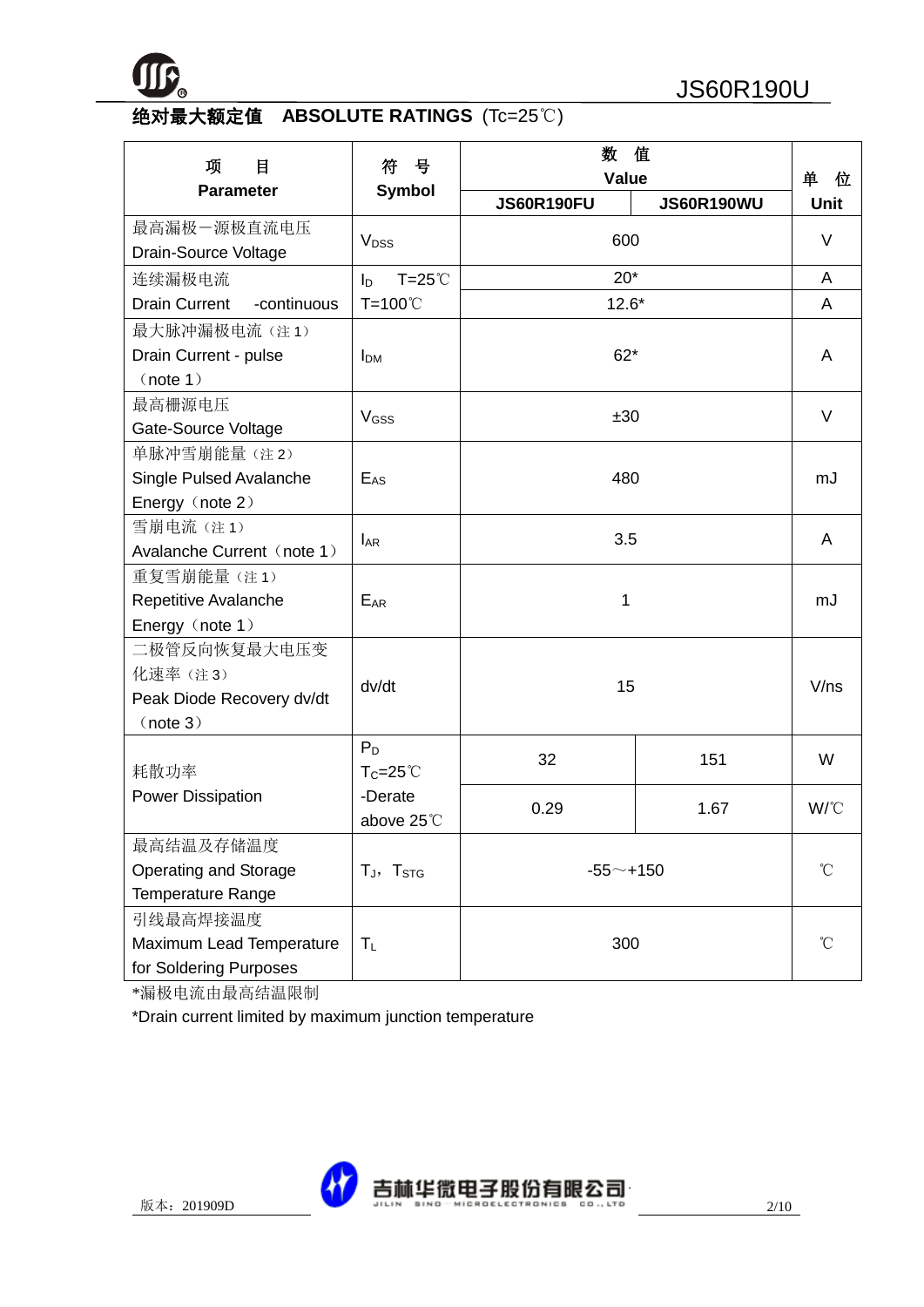

| 项<br>目                          | 号<br>符                   | 测试条件                                                       | 最小                       |                          |                          | 典型 最 大单 位            |
|---------------------------------|--------------------------|------------------------------------------------------------|--------------------------|--------------------------|--------------------------|----------------------|
| <b>Parameter</b>                | <b>Symbol</b>            | <b>Tests conditions</b>                                    | Min                      |                          |                          | <b>Typ Max Units</b> |
| 关态特性 Off - Characteristics      |                          |                                                            |                          |                          |                          |                      |
| 漏一源击穿电压                         | <b>BV</b> <sub>DSS</sub> |                                                            | 600                      | $\overline{\phantom{a}}$ | $\overline{a}$           | $\vee$               |
| Drain-Source Voltage            |                          | $I_D=250\mu A$ , $V_{GS}=0V$                               |                          |                          |                          |                      |
| 击穿电压温度特性                        |                          | $\Delta BV_{DSS}/\Delta$   <sub>D</sub> =250µA, referenced |                          |                          |                          |                      |
| Breakdown Voltage Temperature   | $T_{\rm J}$              | tol<br>25°C                                                |                          | 0.65                     | $\overline{a}$           | $V^{\circ}C$         |
| Coefficient                     |                          |                                                            |                          |                          |                          |                      |
| 零栅压下漏极漏电流                       |                          | $V_{DS}=600V, V_{GS}=0V,$                                  |                          |                          | 10                       | μA                   |
| Zero Gate Voltage Drain Current | I <sub>DSS</sub>         | $T_C = 25^{\circ}$                                         |                          |                          |                          |                      |
|                                 |                          | V <sub>DS</sub> =600V, T <sub>C</sub> =125°C               | $\overline{\phantom{a}}$ | $\blacksquare$           | 100                      | μA                   |
| 正向栅极体漏电流                        |                          |                                                            |                          |                          |                          |                      |
| Gate-body leakage current,      | <b>I</b> GSSF            | $V_{DS}=0V$ , $V_{GS}=30V$                                 |                          |                          | 100                      | nA                   |
| forward                         |                          |                                                            |                          |                          |                          |                      |
| 反向栅极体漏电流                        |                          |                                                            |                          |                          |                          |                      |
| Gate-body leakage current,      | <b>I</b> GSSR            | $V_{DS}=0V$ , $V_{GS}=30V$                                 |                          |                          | $-100$                   | nA                   |
| reverse                         |                          |                                                            |                          |                          |                          |                      |
| 通态特性 On-Characteristics         |                          |                                                            |                          |                          |                          |                      |
| 阈值电压                            | $V_{GS(th)}$             | $V_{DS} = V_{GS}$ , $I_D = 250 \mu A$                      | 2.5                      | 3.5                      | 4.5                      | V                    |
| Gate Threshold Voltage          |                          |                                                            |                          |                          |                          |                      |
| 静态导通电阻                          |                          |                                                            |                          |                          |                          |                      |
| <b>Static Drain-Source</b>      | $R_{DS(ON)}$             | $V_{GS} = 10V$ , $I_{D} = 10A$                             |                          | 140                      | 170                      | $m\Omega$            |
| On-Resistance                   |                          |                                                            |                          |                          |                          |                      |
| 正向跨导                            |                          | $V_{DS} = 40V$ , $I_D = 10A$ (note 4)                      |                          | 16                       | $\overline{a}$           | S                    |
| <b>Forward Transconductance</b> | <b>gfs</b>               |                                                            |                          |                          |                          |                      |
| 动态特性 Dynamic Characteristics    |                          |                                                            |                          |                          |                          |                      |
| 输入电容                            | $C_{iss}$                | $V_{DS}=100V$ ,                                            |                          | 1709                     | $\overline{a}$           | pF                   |
| Input capacitance               |                          | $V_{GS} = 0V$ ,                                            |                          |                          |                          |                      |
| 输出电容                            |                          | $f=1.0MHz$                                                 |                          | 72                       |                          | pF                   |
| Output capacitance              | $C_{\rm oss}$            |                                                            |                          |                          | $\overline{\phantom{0}}$ |                      |
| 反向传输电容                          | $C_{\text{rss}}$         |                                                            |                          | 15                       | $\overline{a}$           | pF                   |
| Reverse transfer capacitance    |                          |                                                            |                          |                          |                          |                      |

# 电特性 **ELECTRICAL CHARACTERISTICS**

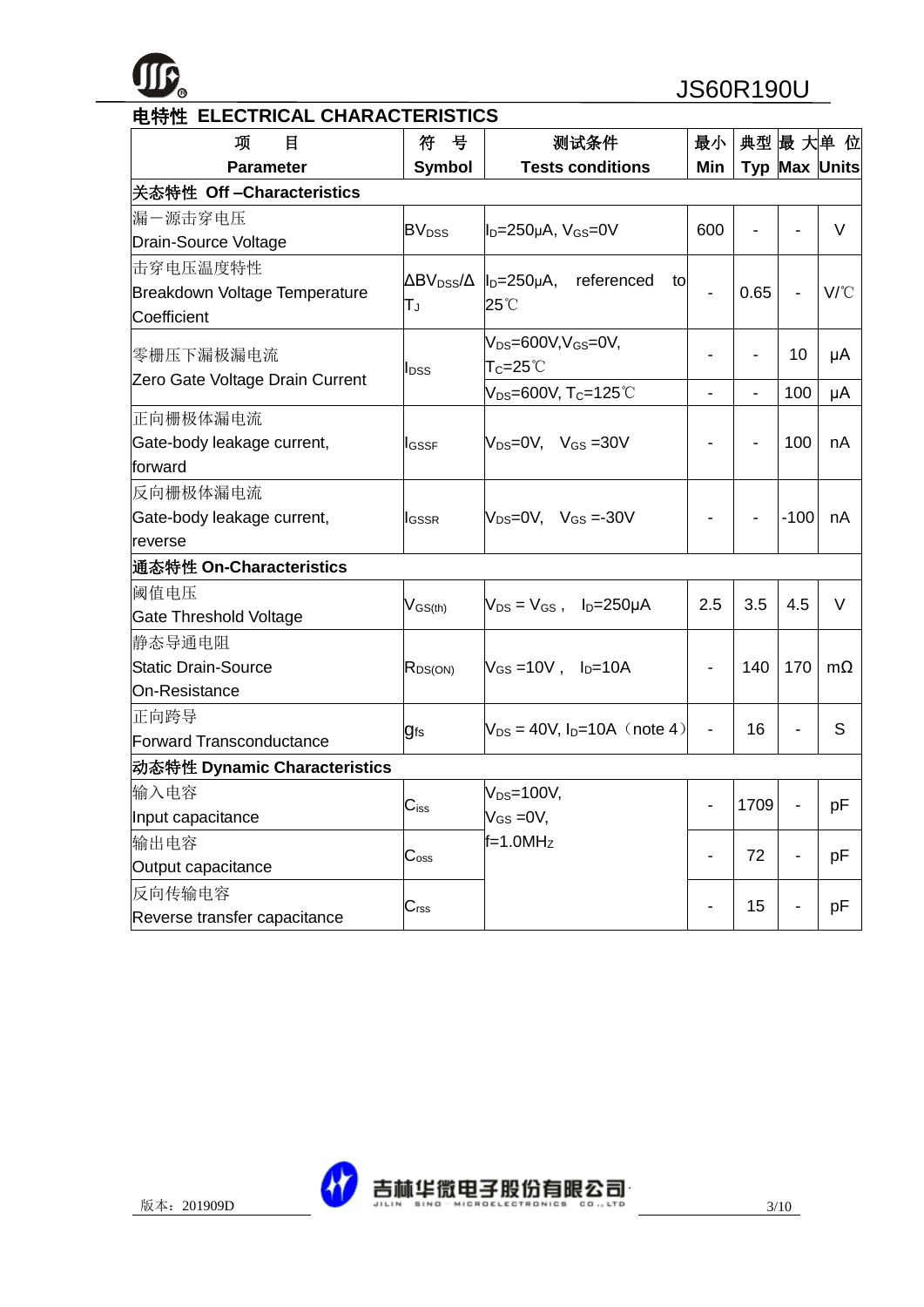| 电特性 ELECTRICAL CHARACTERISTICS                                        |                            |                                                                    |                |     |                          |         |  |
|-----------------------------------------------------------------------|----------------------------|--------------------------------------------------------------------|----------------|-----|--------------------------|---------|--|
| 开关特性 Switching Characteristics                                        |                            |                                                                    |                |     |                          |         |  |
| 延迟时间 Turn-On delay time                                               | $t_d($ on $)$              | $V_{DD}$ =400V, I <sub>D</sub> =10A, R <sub>G</sub> =25 $\Omega$ , |                | 13  |                          | ns      |  |
| 上升时间 Turn-On rise time                                                | $t_{r}$                    | (note 4, 5)                                                        |                | 13  |                          | ns      |  |
| 延迟时间 Turn-Off delay time                                              | $t_d$ (off)                |                                                                    | $\blacksquare$ | 96  | $\overline{\phantom{0}}$ | ns      |  |
| 下降时间 Turn-Off Fall time                                               | tŧ                         |                                                                    |                | 8   | $\blacksquare$           | ns      |  |
| 栅极电荷总量 Total Gate Charge                                              | $\mathsf{Q}_{\text{g}}$    | $V_{DS} = 480V$ ,                                                  |                | 41  |                          | nC      |  |
| 栅一源电荷 Gate-Source charge                                              | $\mathsf{Q}_{\mathsf{gs}}$ | $ID=10A$                                                           |                | 7.5 |                          | nC      |  |
| 栅一漏电荷 Gate-Drain charge                                               | $\mathsf{Q}_{\mathsf{gd}}$ | $\rm V_{GS}$ =10V<br>(note 4, 5)                                   |                | 15  |                          | nC      |  |
| 漏一源二极管特性及最大额定值 Drain-Source Diode Characteristics and Maximum Ratings |                            |                                                                    |                |     |                          |         |  |
| 正向最大连续电流                                                              |                            |                                                                    |                |     |                          |         |  |
| Maximum Continuous Drain                                              |                            | $I_{\rm S}$                                                        |                |     | 20                       | A       |  |
| -Source Diode Forward Current                                         |                            |                                                                    |                |     |                          |         |  |
| 正向最大脉冲电流                                                              |                            |                                                                    |                |     |                          |         |  |
| Maximum Pulsed Drain-Source                                           |                            | $I_{SM}$                                                           |                |     | 60                       | A       |  |
| <b>Diode Forward Current</b>                                          |                            |                                                                    |                |     |                          |         |  |
| 正向压降                                                                  |                            |                                                                    |                |     |                          |         |  |
| Drain-Source Diode Forward                                            | $V_{SD}$                   | $V_{GS}=$ 0V,<br>$Is=10A$                                          |                | 1   | 1.5                      | $\vee$  |  |
| Voltage                                                               |                            |                                                                    |                |     |                          |         |  |
| 反向恢复时间                                                                |                            |                                                                    |                | 440 |                          | ns      |  |
| Reverse recovery time                                                 | trr                        | $V_{GS}=0V$ , $I_{S}=10A$                                          |                |     |                          |         |  |
| 反向恢复电荷                                                                | $\mathsf{Q}_{\text{rr}}$   | $dl_F/dt = 100A/\mu s$<br>(note 4)                                 |                | 5.2 |                          | $\mu$ C |  |
| Reverse recovery charge                                               |                            |                                                                    |                |     |                          |         |  |
| 执娃性 THERMAL CHARACTERISTIC                                            |                            |                                                                    |                |     |                          |         |  |

# **热特性 IHERMAL CHARACTERISTIC**

| 项<br>目                       | 符<br>뮥     | 最大 Max            |                   | 单<br>位           |
|------------------------------|------------|-------------------|-------------------|------------------|
| <b>Parameter</b>             | Symbol     | <b>JS60R190FU</b> | <b>JS60R190WU</b> | <b>Unit</b>      |
| 结到管壳的热阻                      |            |                   |                   |                  |
| Thermal Resistance, Junction | $Rth(i-c)$ | 3.92              | 0.86              | $\mathcal{C}$ MV |
| to Case                      |            |                   |                   |                  |
| 结到环境的热阻                      |            |                   |                   |                  |
| Thermal Resistance,          | $Rth(j-A)$ | 80                | 62                | $\mathcal{C}$ MV |
| <b>Junction to Ambient</b>   |            |                   |                   |                  |

注释:

- 1:脉冲宽度由最高结温限制
- 2: Vgs=10V, V<sub>DD</sub>=50V, R<sub>G</sub>=25 Ω, 起始结温 TJ=25℃
- 3: Isp≤20A,di/dt≤300A/µs,VDD≤BV<sub>DSS</sub>, 起 始 结 温 TJ=25℃
- 4:脉冲测试:脉冲宽度≤300μs,占空比≤2%
- 5:基本与工作温度无关

Notes:

- 1: Pulse width limited by maximum junction temperature
- 2: Vgs=10V, V<sub>DD</sub>=50V, RG=25 Ω, Starting TJ=25℃
- 3: IsD≤20A,di/dt≤300A/µs,VDD≤BVDSS, Starting TJ=25℃
- 4: Pulse Test: Pulse Width ≤300μs, Duty Cycle≤2%
- 5: Essentially independent of operating temperature

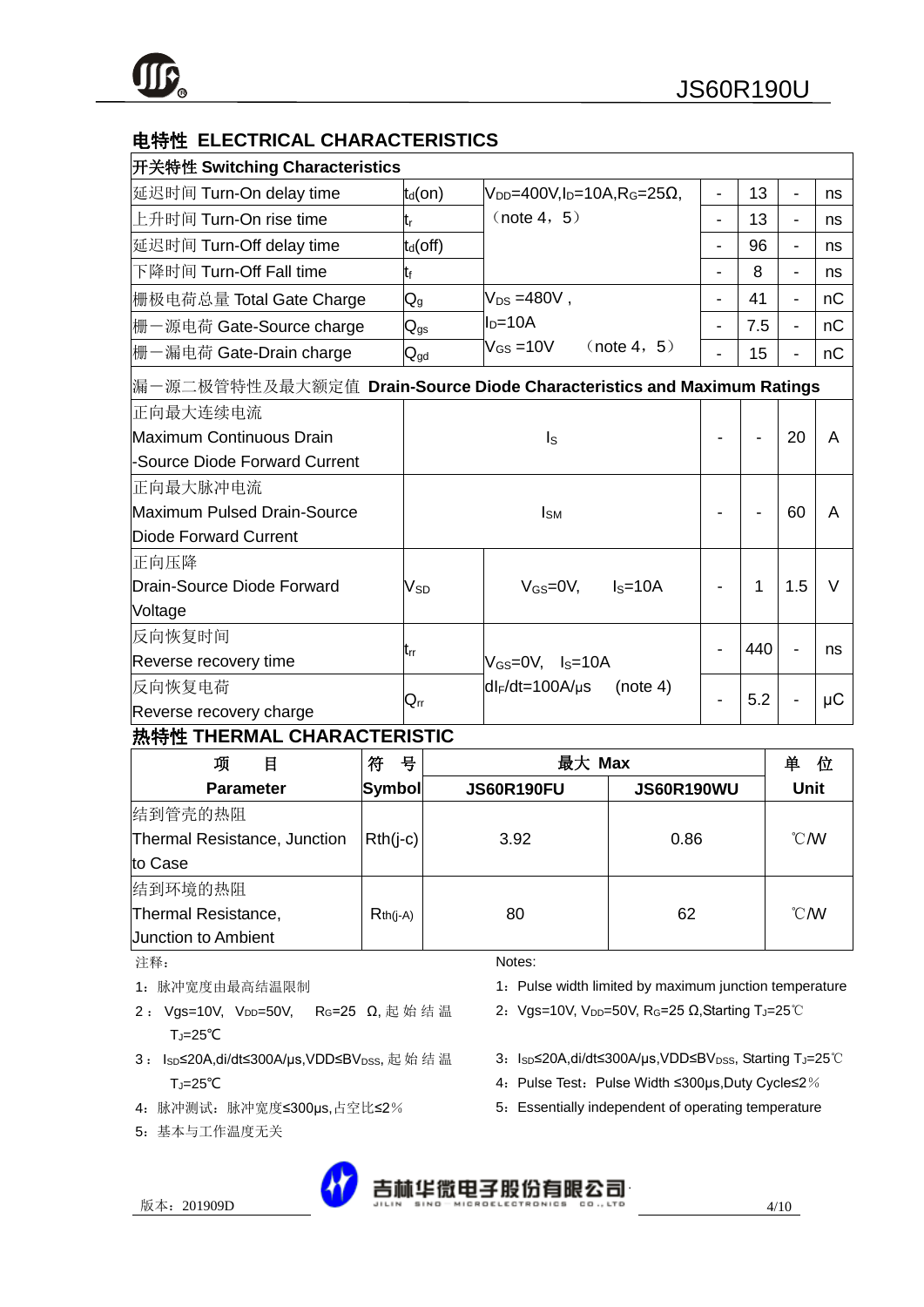

i<br>I

# 特征曲线 **ELECTRICAL CHARACTERISTICS (curves)**



**On-Resistance Variation vs. Drain Current and Gate Voltage**



# **Body Diode Forward Voltage Variation vs. Source Current and Temperature**



╤

▦

 $^{\rm{+++}}$ 

10

 $1.0$ 

 $1.2$ 



版本:201909D 5/10

Capacitance (pF)

1000

100

 $10$ 

 $\mathbf{1}$ 

 $\overline{0.1}$ 

Notes  $f = 1$  MHz<br> $V = 0$  V

-0 V

πm

 $\mathbf{1}$ 

Drain-Source Voltage V<sub>ne</sub> (V)

e.

 $1.6$ 

 $1.4$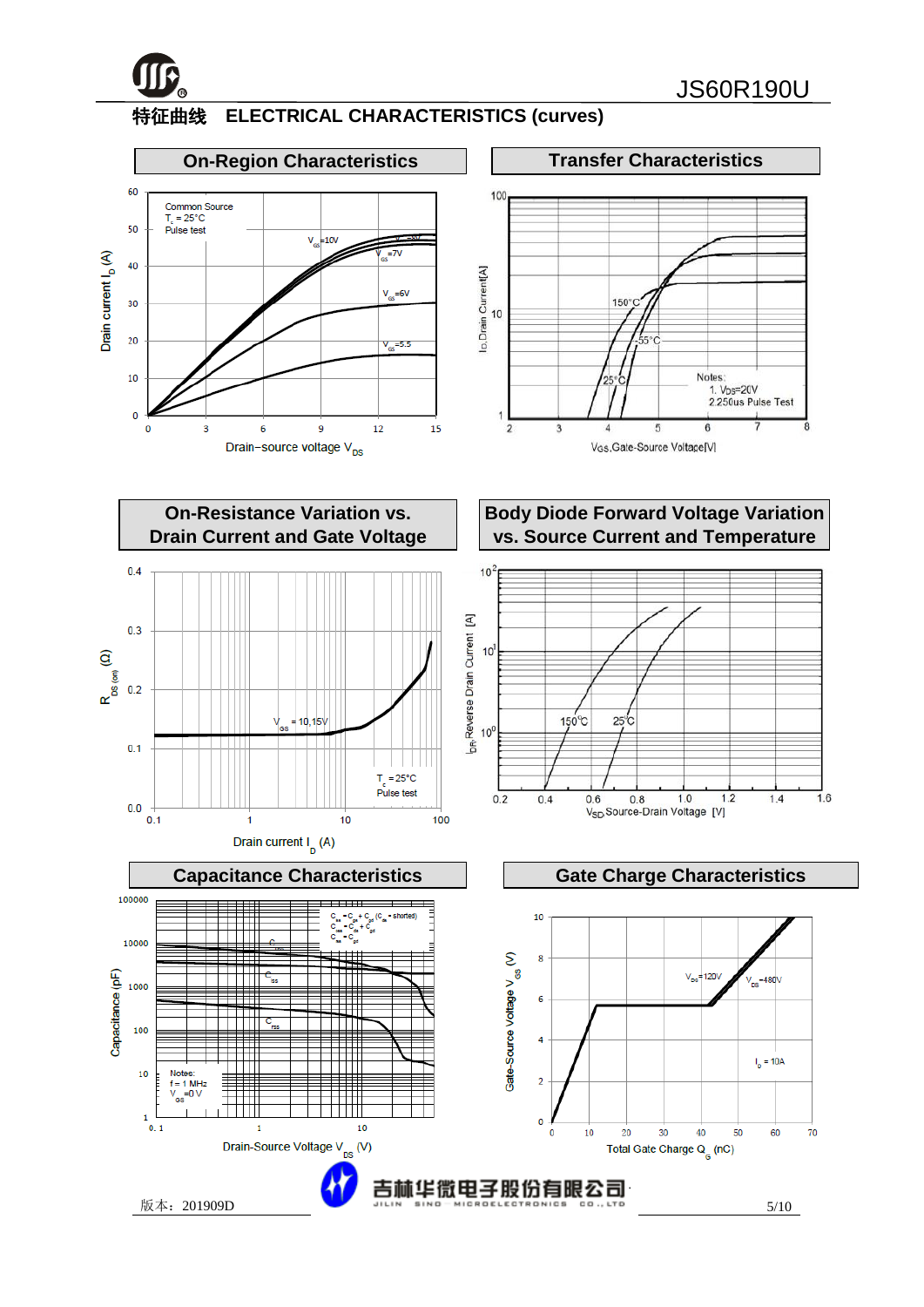1.0E-01

1.0E-02

1.0F-03

1.0E-06

1.0E-05

1.0E-04

1.0E-03

# 特征曲线 **ELECTRICAL CHARACTERISTICS (curves)**



 $Duty = t/T$  $(t)=3.6^{\circ}$ C/W Mat

吉林华微电子股份有限公司

1.0E-01

 $1.0E + 00$ 

1.0E-02

Pulse Width t (s)

 $1.0E + 01$ 

 $1.0F + 02$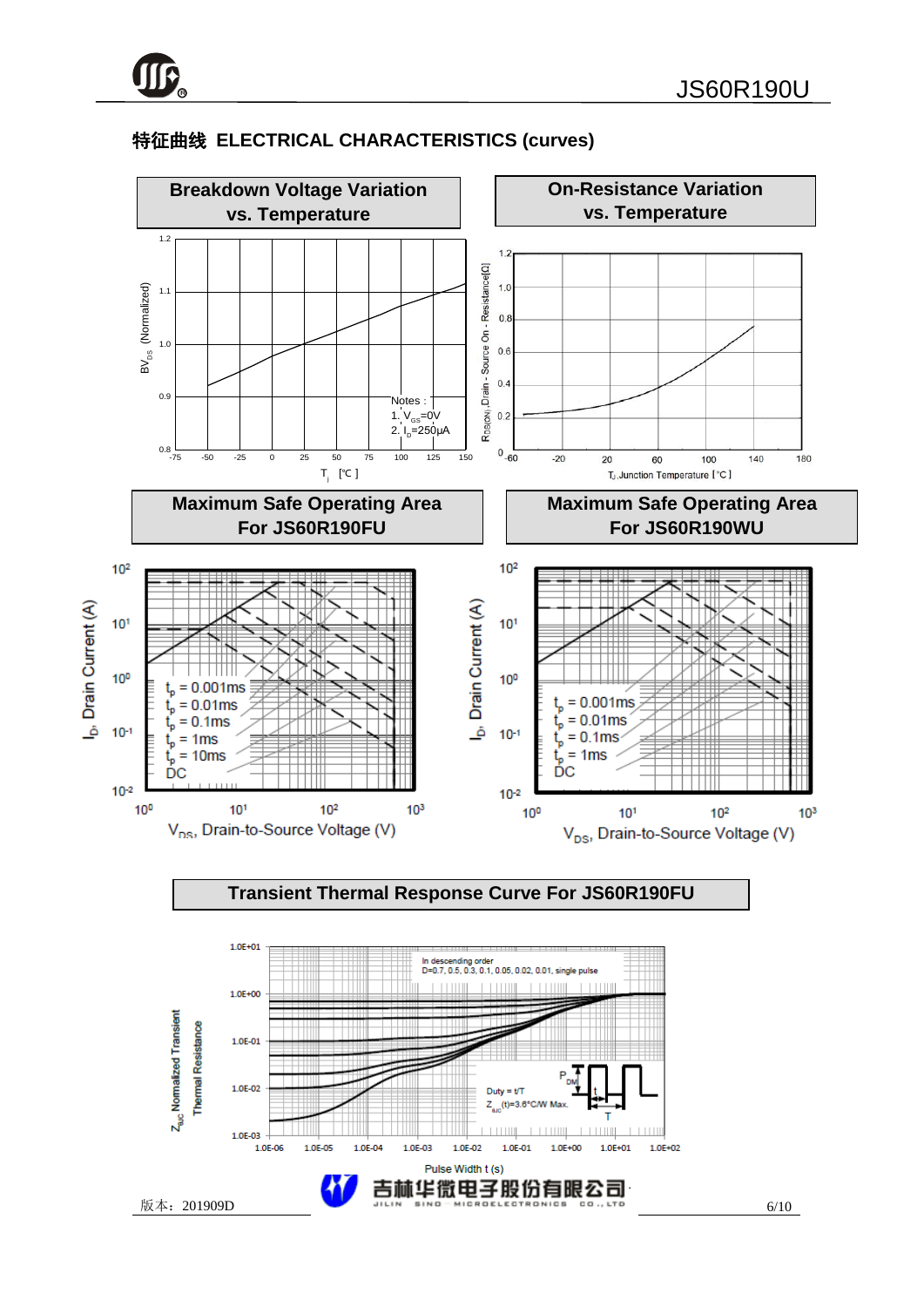

# **Transient Thermal Response Curve For JS60R190WU**



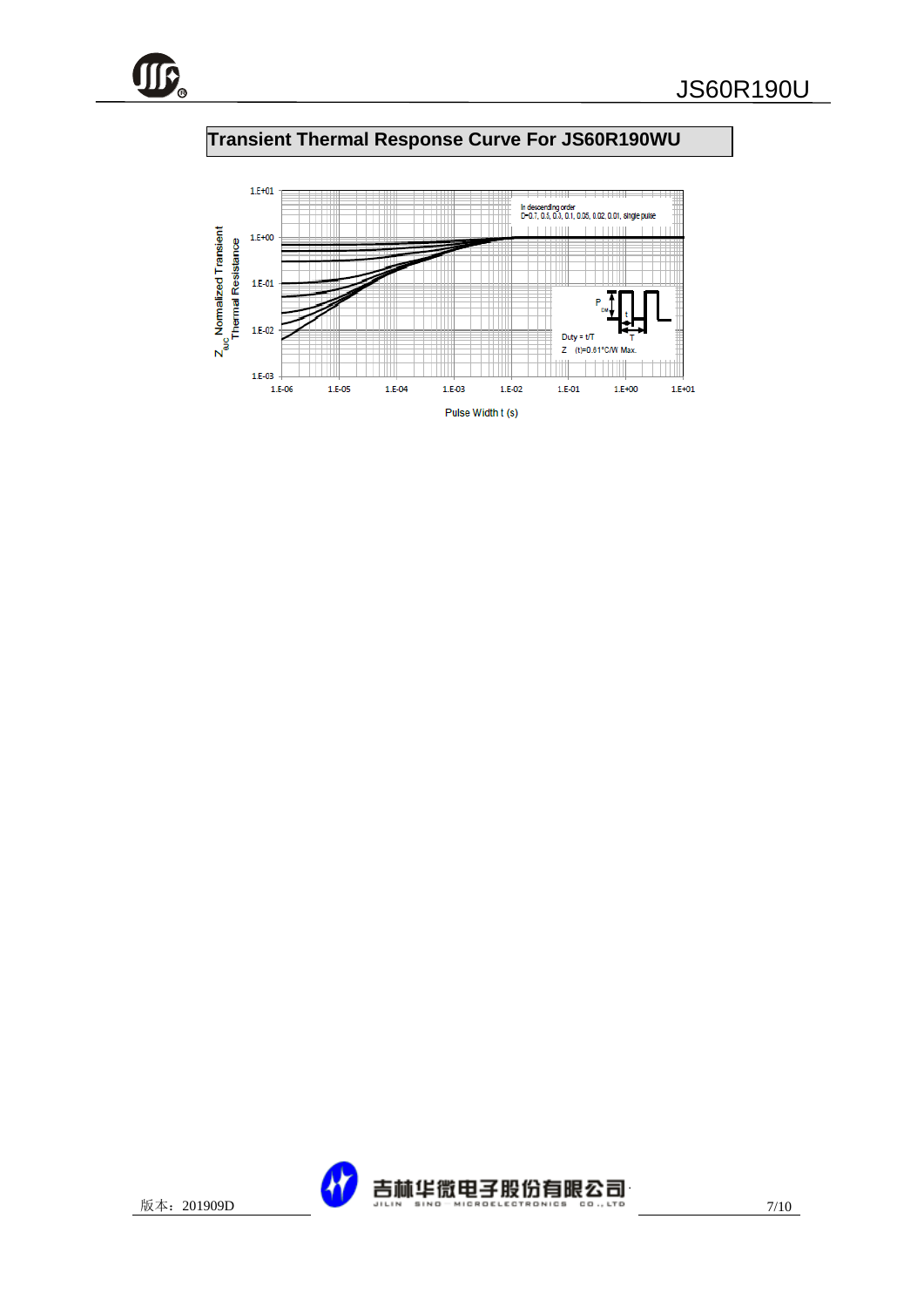

# 外形尺寸 **PACKAGE MECHANICAL DATA**

£.

C

c

 $Q1$ 

Þ

# **TO-220MF-K2**

单位 **Unit**:**mm**



| <b>SYMBOL</b> | mm     |          |  |  |
|---------------|--------|----------|--|--|
|               | MIN    | MAX      |  |  |
| A             | 4.5    | 4.9      |  |  |
| B             |        | 1.27     |  |  |
| b             | 0.59   | 0.79     |  |  |
| c             | 0.45   | 0.60     |  |  |
| D             | 15. 67 | 16.07    |  |  |
| D1            | 8.97   | 9.37     |  |  |
| е             |        | 2.54TYPE |  |  |
| E             | 9.96   | 10.36    |  |  |
| F             | 2.34   | 2.74     |  |  |
| L             | 12.65  | 13.35    |  |  |
| Ll            | 1.80   | 2. 20    |  |  |
| Q             | 3.2    | 3.4      |  |  |
| Q1            | 2.56   | 2.96     |  |  |
| ΦР            | 3.08   | 3.28     |  |  |

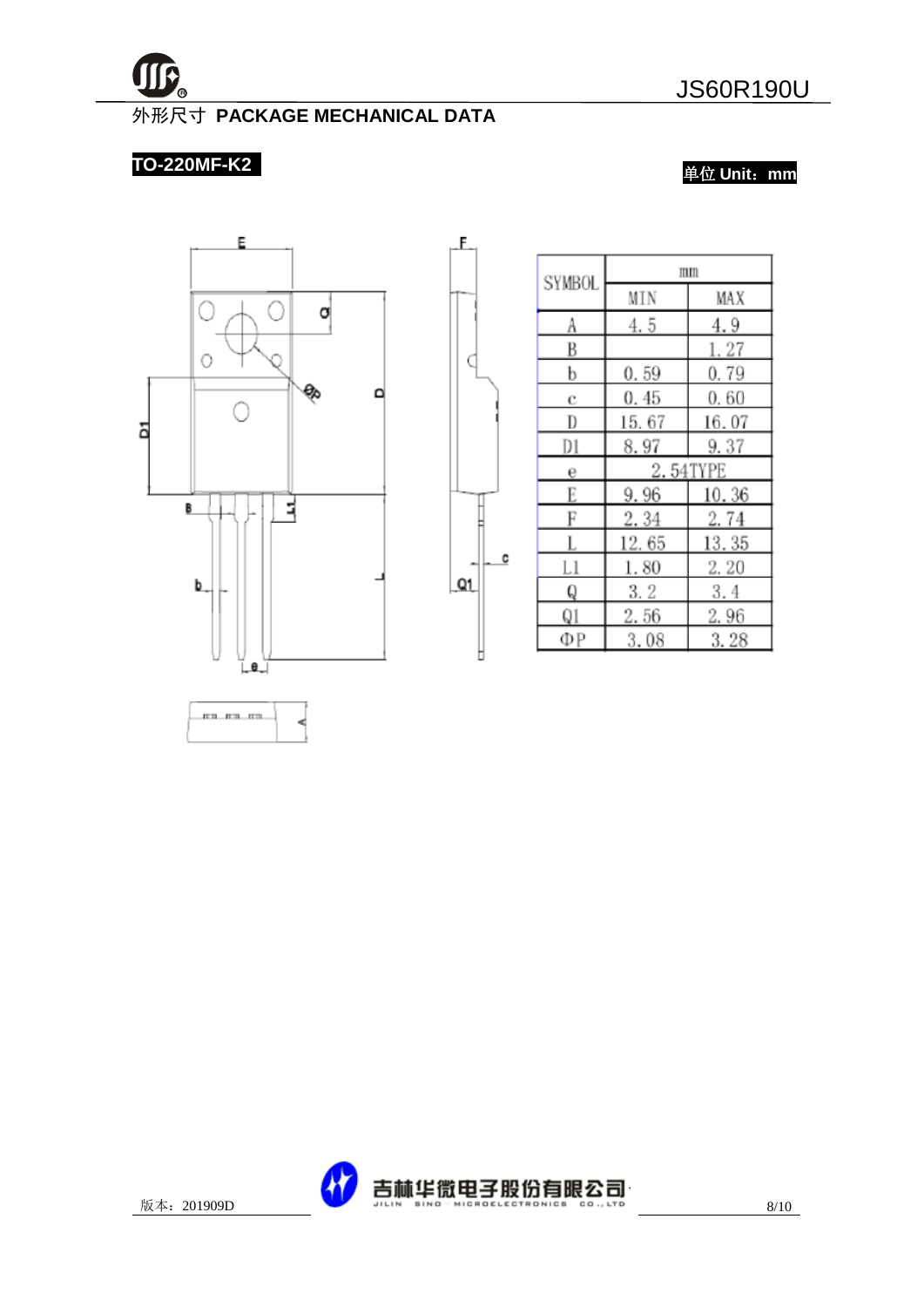

# 外形尺寸 **PACKAGE MECHANICAL DATA**

 $\overline{c}$ 

**TO-247** 单位 **Unit** :**mm**





| 符号        |            |       |
|-----------|------------|-------|
| symbol    | <b>MIN</b> | MAX   |
| A         | 4.90       | 5.10  |
| В         | 2.95       | 3.35  |
| <b>B1</b> | 1.95       | 2.35  |
| þ         | 1.15       | 1.35  |
| C         | 0.50       | 0.70  |
| D         | 20.90      | 21.10 |
| E         | 15.70      | 15.90 |
| 6         | 5.34       | 5.54  |
| F         | 1.90       | 2.10  |
| L         | 19.40      | 20.40 |
| L2        | 4.03       | 4.23  |
| Q         | 6.00       | 6.40  |
| Q1        | 2.30       | 2.50  |
| P         | 3.50       | 3.70  |

m m m